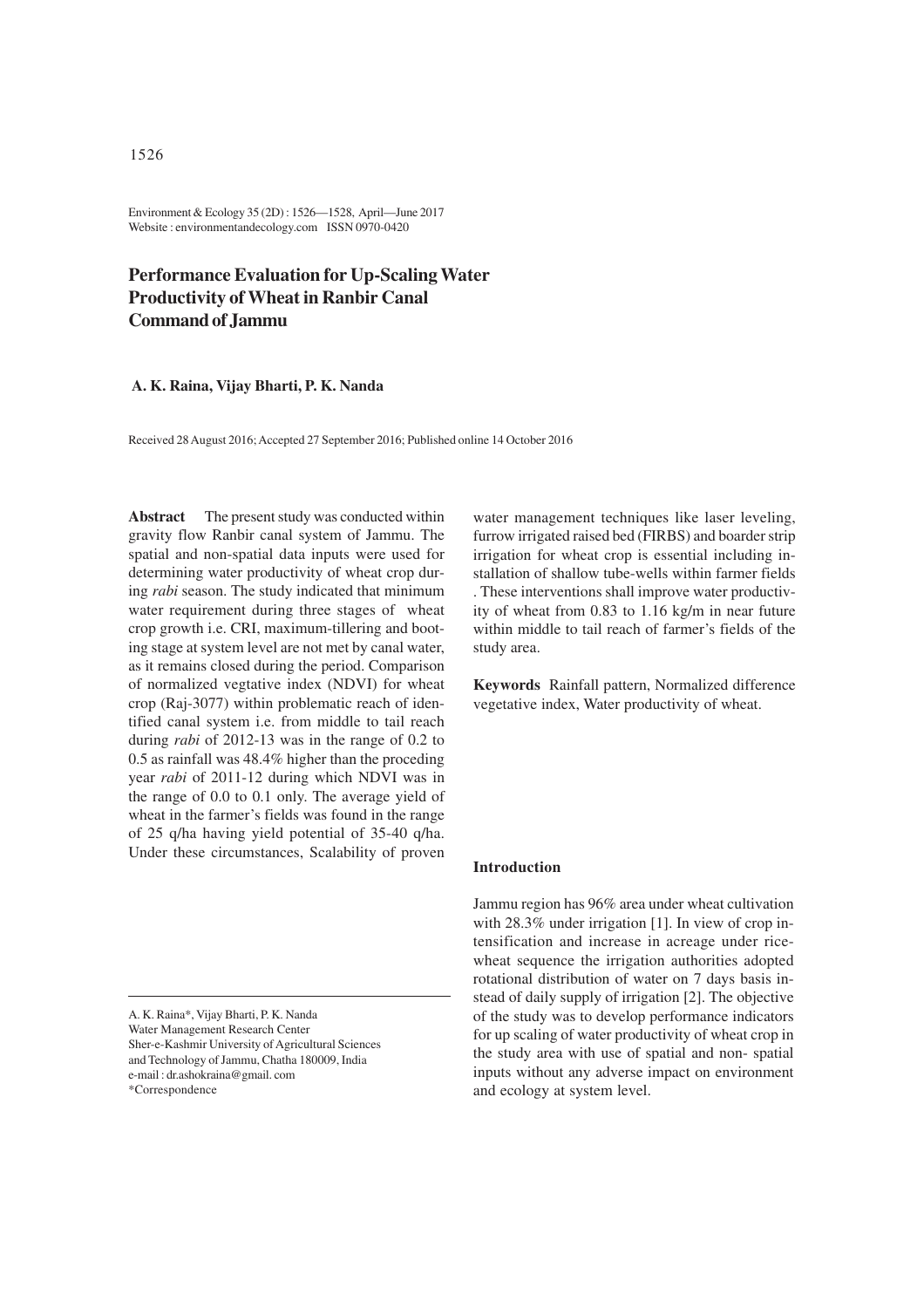| Seasons      | Months     | Monthly<br>average | Average<br>rainfall | Percentage<br>of total<br>rainfall |
|--------------|------------|--------------------|---------------------|------------------------------------|
| Pre-monsoon  | May        | 35.3               | 132.3               | 11.0                               |
|              | Jun        | 97.0               |                     |                                    |
| Monsoon      | Jul        | 346.3              | 779.5               | 64.9                               |
|              | Aug        | 321.9              |                     |                                    |
|              | sep        | 111.3              |                     |                                    |
| Post-monsoon | Oct        | 21.2               | 61.5                | 5.1                                |
|              | <b>Nov</b> | 13.2               |                     |                                    |
|              | Dec        | 27.1               |                     |                                    |
| Winter       | Jan        | 53.3               | 228.0               | 18.9                               |
|              | Feb        | 66.4               |                     |                                    |
|              | Mar        | 70.8               |                     |                                    |
|              | Apr        | 37.5               |                     |                                    |
|              |            |                    | 1201.3              |                                    |

**Table 1.** Pattern of rainfall distribution in study area.

## **Materials and Methods**

## Study area

Benchmarking of irrigation infrastructure (BII) of entire gravity based canal system is developed under the study indicating culturable command area (CCA) of 38,623 ha. The capacity of main canal is 28.3 cumec having network of 17 distributaries.

## Climate

The annual rainfall in the area is 1,150 mm out of which 876.5 mm rainfall occurs during the rainy season (July to September). Rice is the major crop during *kharif* season and wheat is the major crop during *rabi* season.

**Table 3.** Major rainfall events (*rabi* of 2011-12 and *rabi* 0f 2012- 13).

| Sl.<br>No.     | Date/ year    | Rainfall<br>(mm) | Date/year           | Rainfall<br>(mm) |
|----------------|---------------|------------------|---------------------|------------------|
|                |               |                  |                     |                  |
| $\mathbf{1}$   | 31/12/2010    | 46.2             | 7/1/2012            | 28.4             |
| $\overline{c}$ | 8/2/2011      | 18.2             | 16/1/2012           | 42.8             |
| 3              | 14/2/2011     | 15.0             | 13/2/2012           | 13.0             |
| $\overline{4}$ | 18/4/2011     | 11.6             | 5/3/2012            | 25.8             |
| 5              |               |                  | 11/4/2012           | 24.2             |
|                | Total         | 90.4             | Total rainfall (mm) | 134.2            |
|                | rainfall (mm) |                  |                     |                  |

**Tabel 2.** Effect of rainfall on wheat yield.

| Sec-                                   |                                                                                                                | Grain yield<br>(q/ha) |                      | Straw yield<br>(q/ha) |                      | Rainfall<br>(mm) |       |
|----------------------------------------|----------------------------------------------------------------------------------------------------------------|-----------------------|----------------------|-----------------------|----------------------|------------------|-------|
| tion                                   |                                                                                                                | rabi                  | rahi                 | rabi                  | rabi                 | rabi rabi        |       |
| of                                     | Re                                                                                                             | of                    | of                   | of                    | of                   | of               | of    |
| Co-                                    | ference                                                                                                        | $2011 -$              | $2012 -$             | 2011-                 |                      | 2012-2011-2012-  |       |
| mmand points                           |                                                                                                                | 12                    | 13                   | 12                    | 13                   | 12.              | 13    |
| Head<br>reach<br>reach<br>Tail-<br>end | N 32°41.323' 29.0<br>E74°47.968'<br>Middle N32°41.269' 20.2<br>E 74°47.593'<br>N 32°40.845' 15.5<br>E74°47.246 |                       | 30.5<br>23.3<br>19.5 | 48.4<br>36.7<br>27.6  | 51.8<br>40.5<br>40.3 | 90.4             | 134.2 |

#### Data and software used

LANDSAT-V digital satellite data for two years of study were used along with field data inputs i.e. 38 years rainfall, soil type , crop area, yield of wheat in the farmers fields during study period were used for developing images. The images were developed and converted to digital number (DN) values based into series of columns. The number of gray level classes were identified on color range.

## **Results and Discussion**

# Rainfall pattern

Long term distribution of rainfall of 39 years (1975- 2013) in command area is presented in Table 1. The effect of rainfall and its events on wheat productivity during study period is given in Tables 2 and 3.

#### Rainfall pattern and wheat yield

As crown root initiation (CRI) stage of wheat crop and application of irrigation water (60 mm) coincides with canal closure in the study area which results in decrease of wheat yield [3]. Timely rainfall during this period has strong co-relation with yield. Referring Table 2, it was estimated that average grain yield was 13% more during *rabi* of 2012-13 as compared to *rabi* of 2011-12. This was mainly due to 48% more rainfall received during *rabi* season of 2012-13 refer Table 3. The (NDVI) value ranging